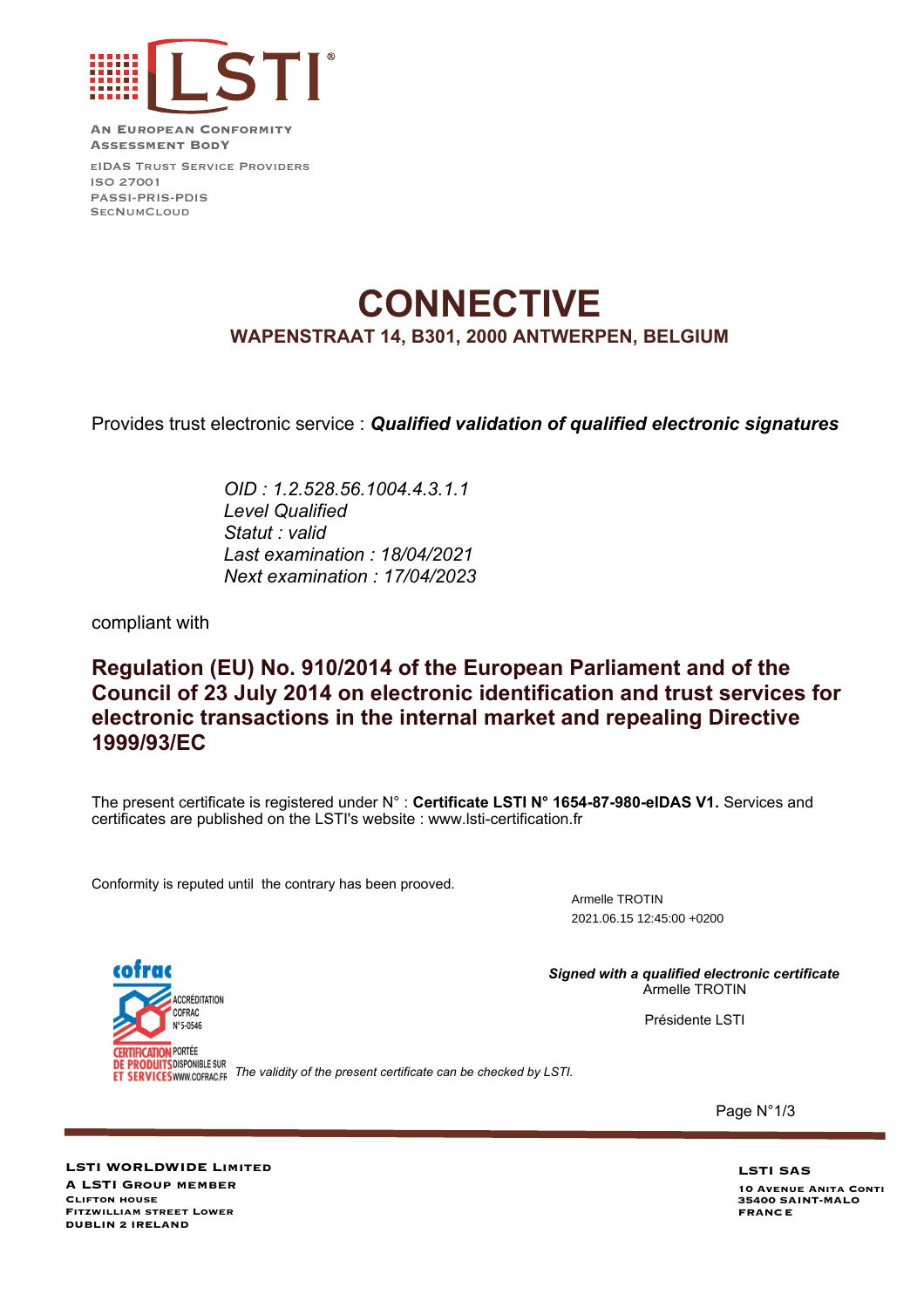

**An European Conformity Assessment BodY**

eIDAS Trust Service Providers ISO 27001 PASSI-PRIS-PDIS S<sub>FC</sub>NUMCLOUD

# **Appendix 1**

### **Certification Scheme**

LSTI SAS has been accredited pursuant to the accreditation certificate of French Accreditation Body COFRAC with registration number 5-0546 in accordance with NF EN ISO/IEC 17065:2012 as a certification body for products, processes, and services in accordance with the Annex of the accreditation certificate and in accordance with the eIDAS EU Regulation Art. 3 (18) and the ETSI EN 319 403 (details on www.cofrac.fr).

The certification scheme is described in document Q055 V6.5 and is compliant with :

*EN 319 403 V2.2.2 : Electronic Signatures and infrastructures (ESI) - Trust Service Providers conformity assessment - Requirements for conformity assessment bodies assessing Trust Service Providers.*

#### **Regulatory context**

The conformity's certification is provided under the european regulation 910/2014 of the european parlement and the council of the electronic identification and trusted services for the electronic transactions in eIDAS and its implementing acts.

#### **Requirements**

**Requirements for Trust Service Providers are specified in the following documents :**

*EN 319 401 V2.2.1: Electronic Signatures and Infrastructures (ESI) – General Policy requirements for trust service providers.*

*ETSI TS 119 441 V1.1.1 : Electronic Signatures and Infrastructures (ESI) - Policy and security requirements for TSP providing signature validation services*

Page N°2/3

**LSTI WORLDWIDE Limited A LSTI Group member Fitzwilliam street Lower DUBLIN 2 IRELAND Clifton house**

**LSTI SAS 10 Avenue Anita Conti 35400 SAINT-MALO FRANCE**